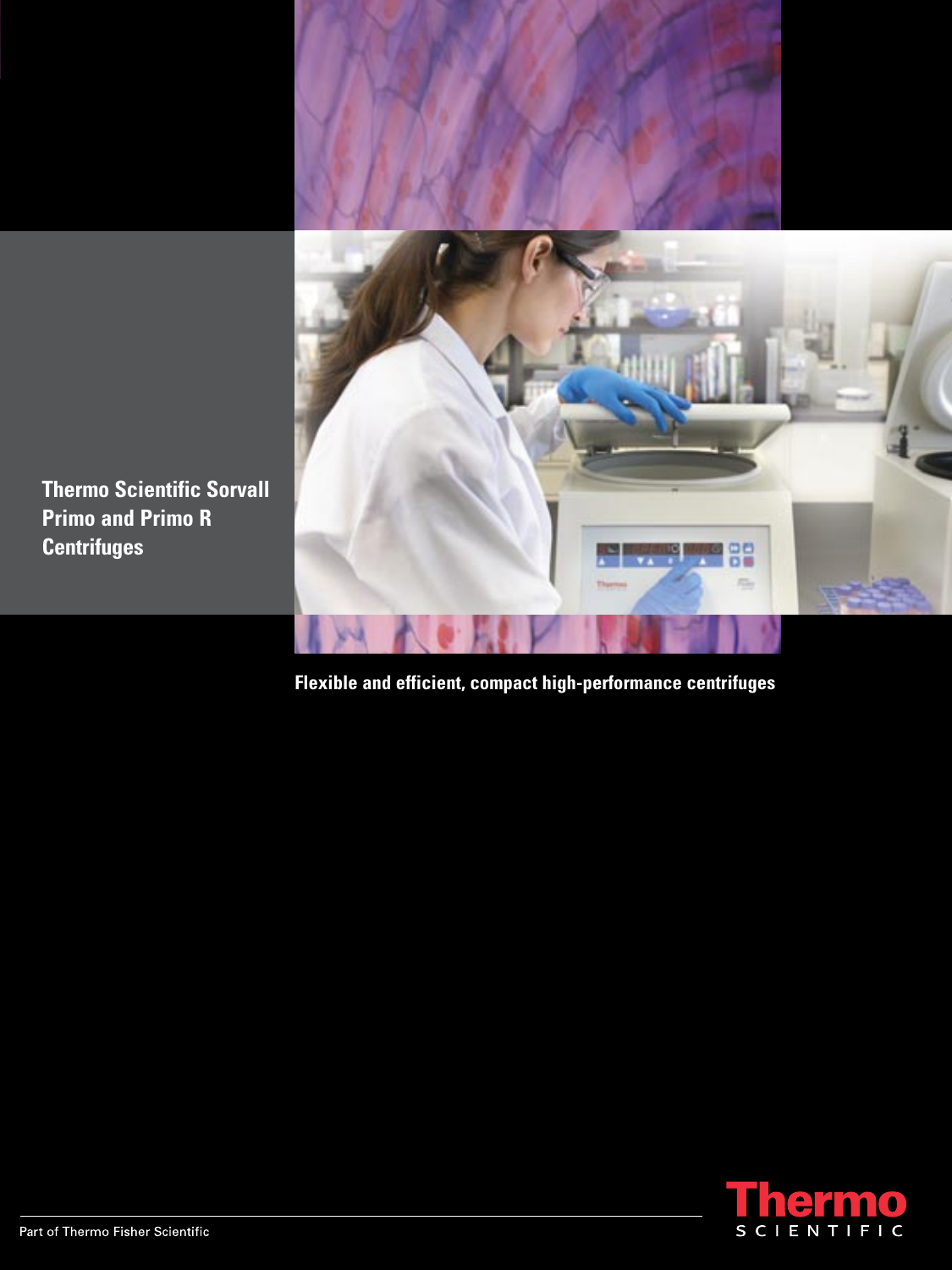# **Thermo Scientific Sorvall Primo and Primo R**



# Our compact high-performance Thermo Scientific Sorvall Primo and Primo R centrifuges offer the functionality of three centrifuges.

The Sorvall**®** Primo, and its refrigerated counterpart, the Sorvall Primo R are microliter, high speed and general purpose centrifuges all at the same time.

#### **Rotor Flexibility**

Six fixed angle, swinging bucket and microliter rotors for all common tubes from 0.2 to 100 mL are available for applications using microliter, DIN, blood sample and disposable conical tubes. Additionally, a 12-place swinging bucket rotor for micro tubes is available for the Sorvall Primo R.

#### **User-Friendly Technology**

The automatic rotor recognition system identifies the rotor being used and allocates individual parameters to improve lab efficiency. Rapid acceleration and braking times minimize waiting and ensure rapid sample processing. Low noise levels during operation provide a more comfortable working environment.

#### **Imbalance Recognition**

The Sorvall Primo series is equipped with electronic imbalance recognition. Not only does it react if the centrifuge is loaded incorrectly, but it also registers imbalances during a run caused, for example, by tube breakage. Centrifugation is interrupted and the user can remove the rotor and, if necessary, decontaminate it.

#### **User Comfort**

The Thermo Scientific EASYcontrol II user panel clearly displays all parameters. Self explanatory symbols, which are internationally recognized, and the clear arrangement of function keys help you avoid incorrect operation. The time and speed parameters are set with the easy-to-clean touch panel. Two acceleration and nine braking curves are available for sensitive samples.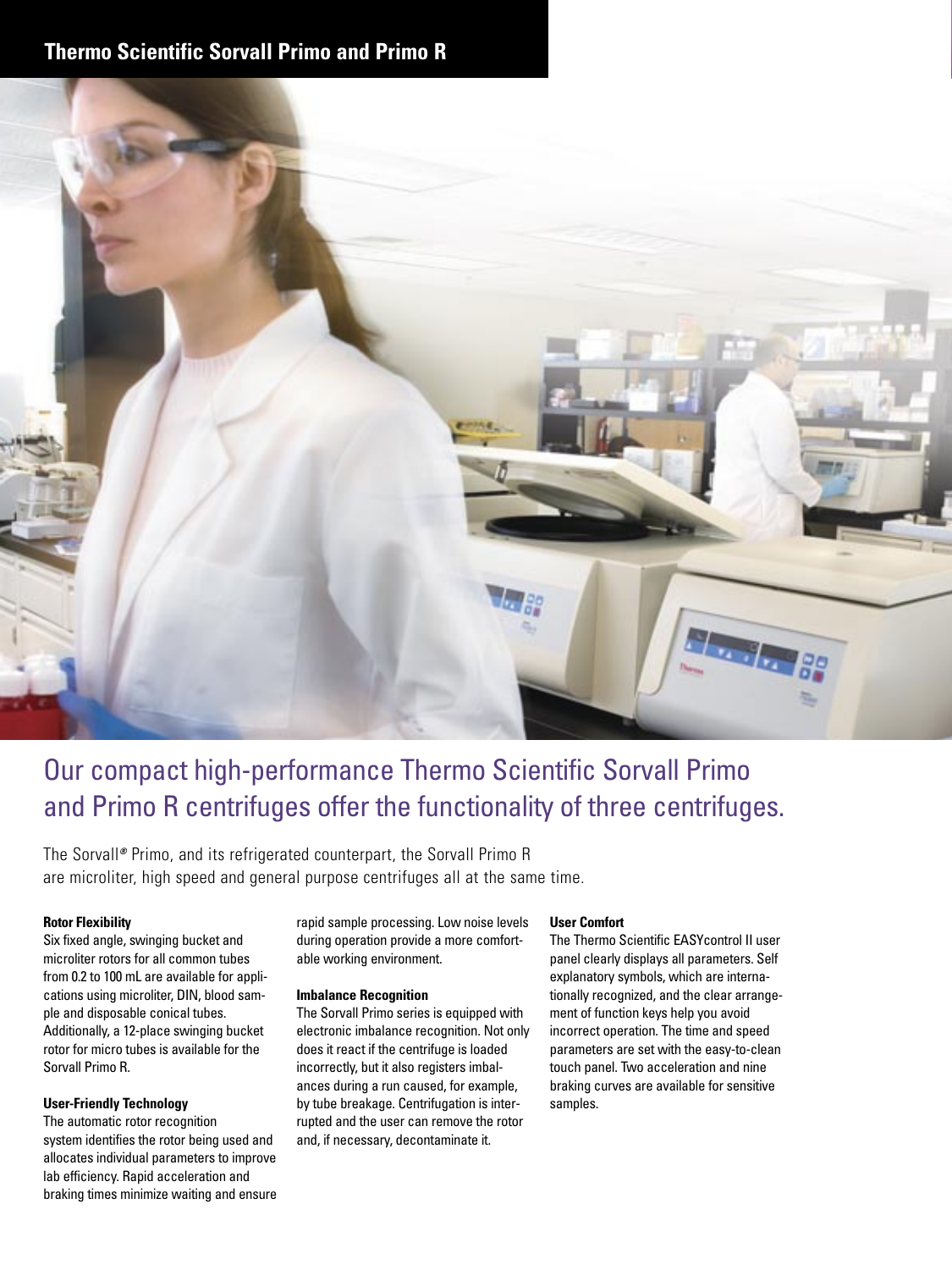## **Thermo Scientific Sorvall Primo and Primo R Rotors and Accessories**

Highconic**®** Rotor 45°

**Max. RCF**  $x g$ 

**Max. radius** cm **Min. temperature**

**Max. capacity** mL 6 x 50 **Max. speed** rpm 8,500<br>**Max. RCF** x q 10.015

**Acceleration time** s 41<br>**Braking time** s 30 **Braking time** s 30<br> **Max. radius** cm 12.4

(only Sorvall Primo R<sup>*n*</sup>) °C  $-1$ °<br>**Cat No.** 750

1) At max. speed and 23°C room temperature

Swinging Bucket Rotor

**Max. RCF**  $x g$ 

**Braking time** s

**Min. temperature**

**Cat No.**

Round bucket

**Max. speed** rpm 4,000<br>**Max. RCF** x g 2,585

**Acceleration time** s 22<br>**Braking time** s 20

**Max. radius** cm 14.5

(only Sorvall Primo R<sup>1</sup>) °C -9°

1) At max. speed and 23°C room temperature



#### **Thermo Scientific Highconic Rotor**

- Fixed angle rotor for 6 x 50 mL with max. 10,000 x g
- The angle of 45° ensures that sample material does not run out and the pellet forms at the bottom of the tube
- Adapter for highspeed tubes from 1.5 to 50 mL and 15 or 50 mL disposable conical type tubes



**Cat No.** 75007588



## Adapter for Highconic Rotor 75007588

| <b>Adapter</b>                        | Max. tube size<br>(mm) |        | Tubes<br>per   | <b>Rotor</b> | Cat No.  |
|---------------------------------------|------------------------|--------|----------------|--------------|----------|
|                                       |                        | Length | <b>Adapter</b> |              |          |
| 1.5 mL micro tubes                    | 11                     | 57     | 4              | 24           | 76002905 |
| $3.5$ mL                              | 11                     | 100    | 4              | 24           | 75003091 |
| $6.5$ mL                              | 13                     | 113    | 2              | 12           | 75003092 |
| $12 \text{ mL}$                       | 16                     | 95     | 2              | 12           | 75003093 |
| $16 \text{ mL}$                       | 18                     | 122    |                | 6            | 76002906 |
| 38 mL                                 | 25                     | 112    |                | 6            | 75003094 |
| 50 mL                                 | 29                     | 122    |                | 6            | 75003102 |
| 15 mL disposable conical 16.5         |                        | 120    |                | 6            | 75003095 |
| 50 mL disposable conical"30           |                        | 117    |                | 6            | 75003103 |
| 1) Included in the price of the rotor |                        |        |                |              |          |

#### **Max. capacity** mL 4 x 100<br>**Max. speed** rpm 4,000 Rotor 75007591<br>Round bucket 75007555 Adapter for Swinging Bucket Rotor 75007591 **Adapter Max. tube size Tubes Rotor Cat No.** (mm)<br>Length **Adapter** 1.5/2 mL micro tubes 11 42 10 40 75007547 5 mL blood sample 13 75 5 20 75003599 12 102 5 20 75007545<sup>2</sup><br>13 105 3 12 75007546<sup>2</sup> 7 mL blood sample 13 105 3 12 75007546**2)** 10 mL blood sample 16 100 4 16 75003598<br>15 mL DIN/blood sample 17 104 3 12 75007544<sup>2</sup> 15 mL DIN/blood sample 17 25 mL DIN 25 110 1 4 75007543<br>50 mL DIN 35 105 1 4 75007542 50 mL DIN 35 105 1 4 75007542 100 mL 44 100 1 4 – 15 mL disposable conical 16.5 120 1 4 75007557<br>50 mL disposable conical 030 117 1 4 75007556

50 mL disposable conical 030 117 1 Aerosol-tight cap for round bucket 75007598

2) Distance pads must be used for tubes shorter than 80 mm (pack of 12, Cat No. 76003266)

## **Drum Rotor**

- Suitable for high capacities of up to 80 microlitre tubes
- Reduced braking and acceleration times
- Racks for every volume
- A 60° angle rack for 1.5 mL tubes makes operations easier
- PCR rack for 3 "PCR strips" with 8 tubes

# Drum Rotor

| Max. capacity                              | mL  | 80 x 1.5/2 |
|--------------------------------------------|-----|------------|
| Max. speed                                 | rpm | 12,000     |
| Max. RCF                                   | хg  | 14,005     |
| <b>Acceleration time</b>                   | S   | 31         |
| <b>Braking time</b>                        | S   | 20         |
| Max. radius                                | cm. | 8.7        |
| Min. temperature                           |     |            |
| (only Sorvall Primo R")                    | °C  | 4°         |
| Cat No.                                    |     | 75007595   |
| 1) At max. speed and 23°C room temperature |     |            |

| Racks for Drum Rotor 75007595              |                                       |       |        |          |
|--------------------------------------------|---------------------------------------|-------|--------|----------|
| <b>Racks</b>                               | <b>Tubes</b><br>per<br><b>Adapter</b> | Rotor | Color  | Cat No.  |
| 1.5 mL microliter tubes                    | 10                                    | 80    | Yellow | 76001499 |
| 1.5/2 mL microliter tubes                  | 10                                    | 80    | Red    | 76001244 |
| 1.5/2 mL microliter tubes (60 $^{\circ}$ ) | հ                                     | 48    | Gray   | 75001498 |
| 0.3 mL micro capillary tubes               | 8                                     | 64    | Blue   | 76001246 |
| 0.5/0.6 mL microliter tubes                | 15                                    | 120   | Green  | 76001247 |
| 0.25/0.4 mL microliter tubes               | 20                                    | 160   | Yellow | 76001248 |
| PCR strips with 8 tubes                    | 3                                     | 12    | Nature | 76001587 |

# **Swinging Bucket Rotor**

- A round bucket for 4 x 100 mL max
- Adapters for all types of tubes such as DIN, blood sample, disposable conical and micro tubes from 1.5 to 100 mL
- An aerosol tight cap is available as an option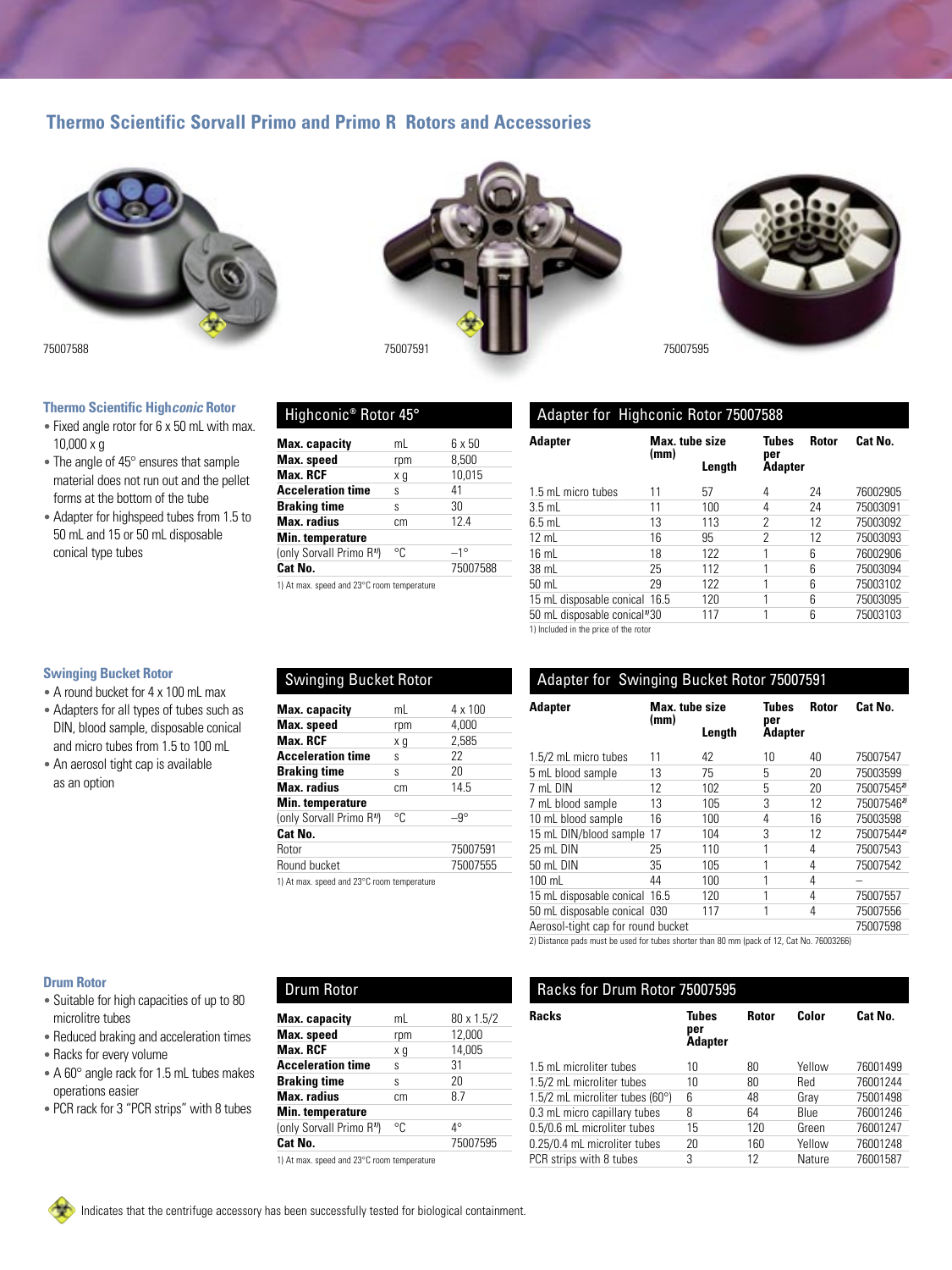



#### **Microliter**

- User-oriented angle of 45°
- High performance of 21,885 x g for 24 x 1.5/2 mL
- Aerosol-tight and infinitely autoclavable

| Microliter Rotor 45° |  |  |
|----------------------|--|--|
|                      |  |  |

| <b>Max.</b> capacity                       | mL  | 24 x 1.5/2 |
|--------------------------------------------|-----|------------|
| Max. speed                                 | rpm | 15,000     |
| Max. RCF                                   | хg  | 21,885     |
| <b>Acceleration time</b>                   | S   | 25         |
| <b>Braking time</b>                        | S   | 18         |
| Max. radius                                | cm  | 87         |
| Min. temperature                           |     |            |
| (only Sorvall Primo R")                    | °C  | 4°         |
| Cat No.                                    |     | 75007593   |
| 1) At max, speed and 23°C room temperature |     |            |

## Adapter sets for the Microliter Rotor 75007593

| <b>Adapter set (24 pieces)</b> | Color     | Cat No.  |
|--------------------------------|-----------|----------|
| 0.5/0.6 mL microliter tubes    | Turquoise | 76003758 |
| 0.25/0.4 mL microliter tubes   | Red       | 76003759 |
| 0.2 mL PCR tubes               | Grav      | 76003750 |

#### **Microliter Swinging Bucket Rotor**

- High RCF of 16,438 x g
- Separation of liquid multi-phase systems, e.g. extracts with organic solvents
- Centrifugation of filtration units
- Density gradient-separation of cells/cell organelles
- Semi-preparative centrifugation of proteins and DNA

### Microliter Swinging Bucket Rotor**\***

| Max. capacity | mL  | $12 \times 1.5/2$ |
|---------------|-----|-------------------|
| Max. Ioad     | g   | $12 \times 4$     |
| Max. speed    | rpm | 13,000            |
| Max. RCF      | хq  | 16.438            |
| Cat No.       |     | 75007592          |

1) At max. speed and 23°C room temperature

\* Available only with Sorvall Primo R model



# Rotor Safety

Centrifuge rotor maintenance is critical to the safety of your lab. We offer rotor safety seminars and rotor inspection and safety clinics to ensure the longevity of your investment, and the safety of your workplace. If you would like to learn more about hosting a clinic at your facility or taking part in one at one of our facilities, please contact your local Thermo Scientific product representative for further information or visit www.thermo.com/rotors.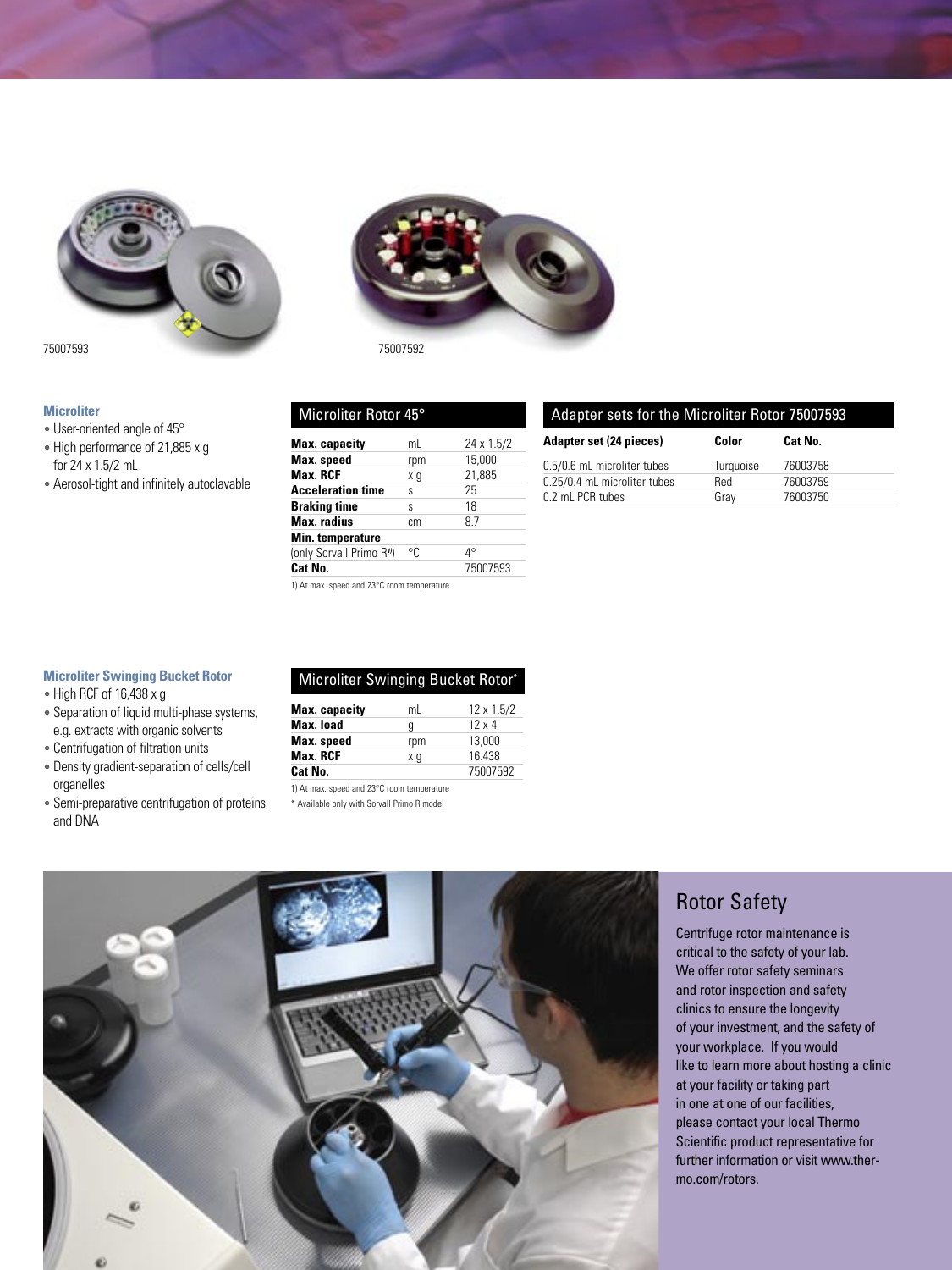# Typical Applications

- Sedimentation of cells (algae, yeast, bacteria, etc.)
- Sedimentation of cell organelles and cell fragments
- Sample preparation for HPLC, (capillary) electrophoresis, etc.
- Separation of DNA and protein precipitates
- Blood and urine analysis
- Centrifugation of standard test series in microliter tubes

Trust Thermo Scientific NALGENE and NUNC centrifuge bottles and tubes to deliver quality and performance. These products are in conformance with ISO 13485: 2003, cGMP and USP Class VI; you'll find updated speed ratings and lot specific product certificates online. Available in a variety of resins, with capacities from 10mL to 2L, Nalgene**®** and Nunc**®** consumables are guaranteed a perfect fit with Thermo Scientific centrifuges and rotors.

ø

**PRIMO R** 

ā



Sorvall Primo and Primo R, the ideal centrifuge for:

- Small medical laboratories
- Biochemistry and molecular biological research
- Routine analysis in industrial laboratories



œ

im